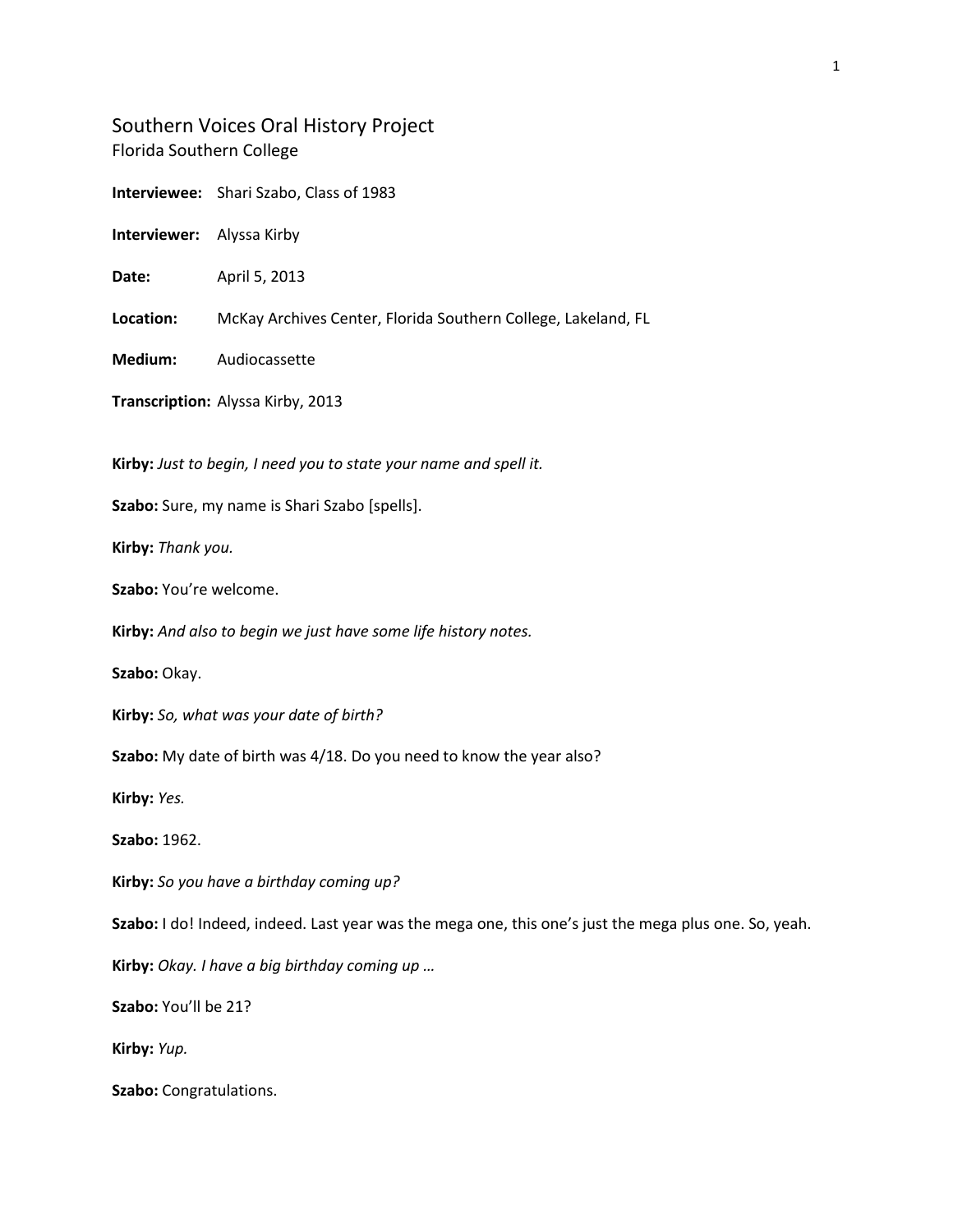**Kirby:** *Thank you. Where were you born?*

**Szabo:** Lakeland, Florida. The apple did not fall far from the tree.

**Kirby:** [laugh] *Your highest education?*

**Szabo:** Graduated here from Florida Southern College. So I have a bachelor of art … arts … in broadcast communication.

**Kirby:** *And what were your parents' names?*

**Szabo:** My mother's name was Ellene Szabo [spells] and then my father's name was Frank Szabo.

**Kirby:** *And do you have any siblings?*

**Szabo:** I do. I have a sister. An older sister. I always like to point out she's older. And her name is Maurine Taylor. [spells]

**Kirby:** *Is she married?*

**Szabo:** She is divorced, but she kept her name.

**Kirby:** *Yeah, my mom kept her name. Are you married?*

**Szabo:** I am not.

**Kirby:** *Do you have any children?*

**Szabo:** I do. I was married at one time, but I have a son who is 20-something … he will be 26 this summer.

**Kirby:** *Nice. His name is John, you said?*

**Szabo:** His name is Sean. [spells] Like Sean Connery. Who is the best Bond, by the way, but that's a whole 'nother story.

**Kirby:** [laughs] *Have you only lived in Lakeland?*

**Szabo:** Yes I have. I don't think Polk City counts. [laughs] I lived in Polk City for a little bit when we had a house.

**Kirby:** *Where's Polk City?*

**Szabo:** It's about 20 miles down the road.

**Kirby:** *North or south?*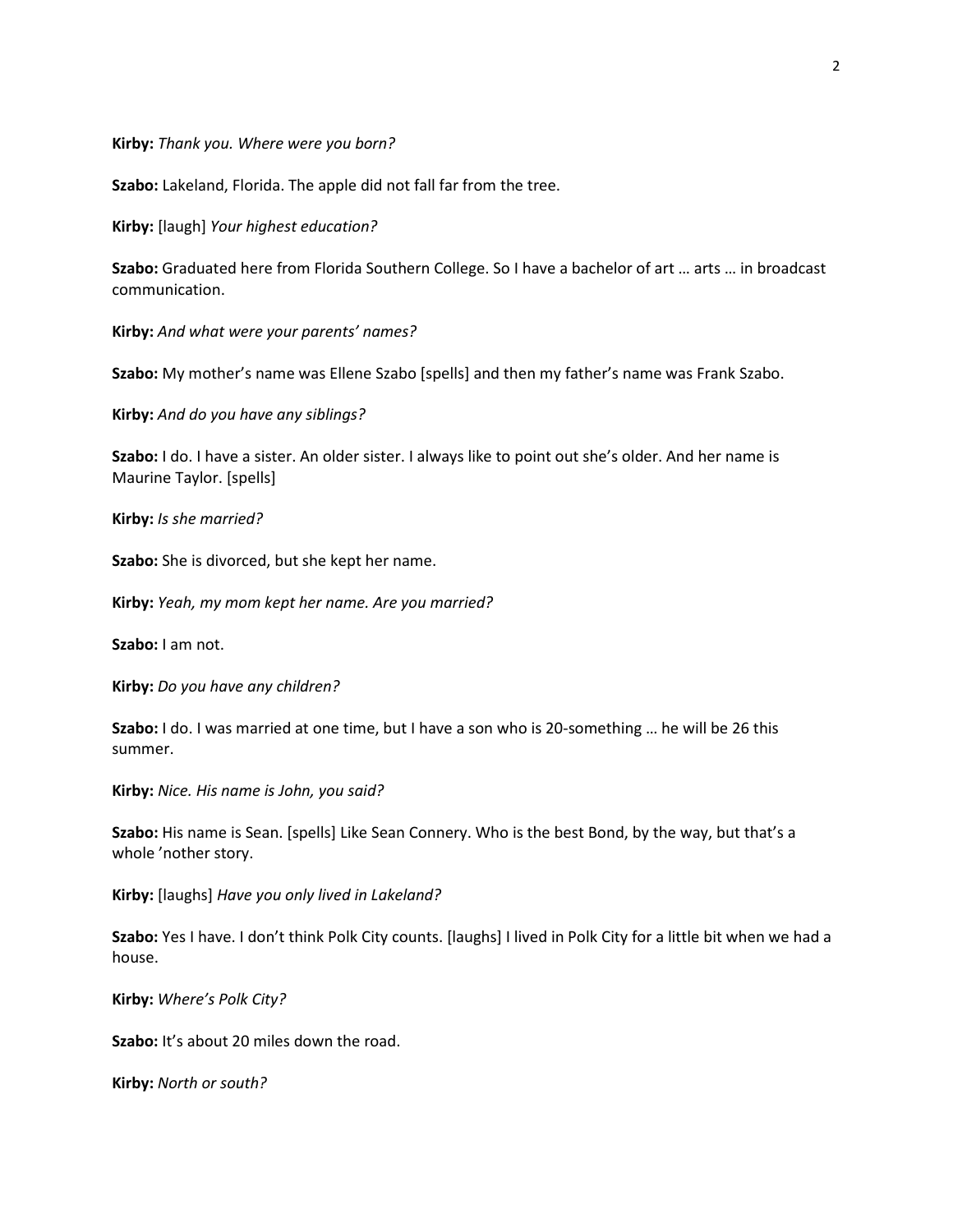**Szabo:** North.

**Kirby:** *What's the school down there? My friend's boyfriend went there.*

**Szabo:** In Polk City? I don't think there's any schools down there.

**Kirby:** *It's down that way, though. North side.*

**Szabo:** Like a high school?

**Kirby:** *It was a high school.*

**Szabo:** Oh, high schools on the north side of town would be like Lake Gibson …

**Kirby:** *Yes, that's where it was!*

**Szabo:** Okay. Yeah this is a little more east and north of Lake Gibson. But, yeah.

**Kirby:** *Oh. Okay. It's actually funny. She goes to Campbell University in North Carolina …*

**Szabo:** Okay …

**Kirby:** *We met in Maryland. Her dad's in the Army, so she moves around. But, she met her boyfriend there and he lives here and I went to school here. So, it's just a small world.*

**Szabo:** Yeah. What part of North Carolina?

**Kirby:** *Buies Creek.*

**Szabo:** Where's that?

**Kirby:** *It's like 20 miles off 95. I'm not really sure. It's not far from Fayetteville.*

**Szabo:** Okay. My son lives in Cary, NC. Which is near Raleigh and Durham. So I'm starting to learn a little bit about the North Carolina area.

**Kirby:** *I'm not sure how far Fayetteville is from there. She lived there at one point. I visited her when I was 10 there. First time I was on a plane.*

**Szabo:** Ah, memorable for you …

**Kirby:** *And it was my first time on a plane too, so …*

**Szabo:** Ah, oh my gosh! Really memorable for you!

**Kirby:** *Yeah, I was really scared.*

**Szabo:** Yeah, I can imagine …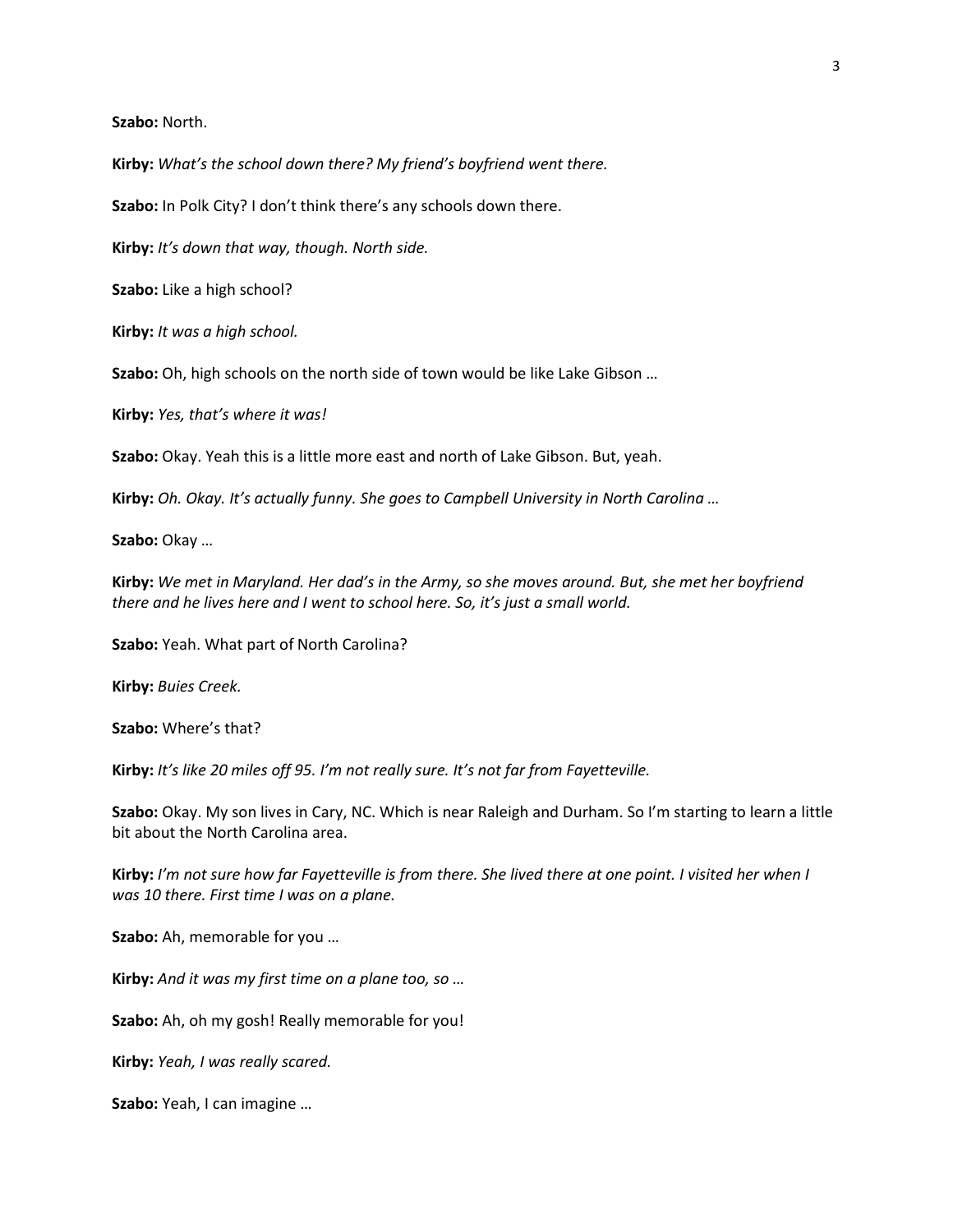**Kirby:** *Yeah, it was right after September eleventh, too …*

**Szabo:** Yeah, so even more scared …

**Kirby:** *Yeah and they have five kids so they weren't allowed to come up and get me.*

**Szabo:** Oh, wow …

**Kirby:** *I was too old for someone to escort me, but …*

**Szabo:** But too young to kind of feel comfortable.

**Kirby:** *Yeah. … So, this says vocation related. I'm guessing it means like where you worked related to your bachelor's?*

**Szabo:** Sure, I worked at WONN and WPCV radio [spells], which is a local AM-FM radio. It's now actually four stations, but I worked for them for six years after I graduated and I was news director. So, I covered everything from national beauty pageants to witnessed executions to space shuttle launches. I fed stories to NBC radio. We were NBC news affiliates. So …

#### **Kirby:** *That's pretty interesting.*

**Szabo:** Yeah, so it was an interesting career. And then I had my son and kind of wanted something a little normal. So, for some reason I thought Florida Southern would be normal. So, I ended up working at Florida Southern and working at a variety of areas on campus.

**Kirby:** *Oh. That's cool! Do you have any military affiliations?*

**Szabo:** I have not served in the military, no.

**Kirby:** [laugh] *Any special memberships?*

**Szabo:** No. I mean, at a time, when I was doing public relations for the college, I was certainly in professional organizations that had to do with public relations. But, I'm not currently associated with any professional organizations.

#### **Kirby**: *Okay. Do you have any skills or hobbies?*

**Szabo:** Well that's always questionable! What do you call a skill and what do you call a hobby!? Wow, hmm, I guess my hobbies would be ... I enjoy recreational reading, I enjoy exercising, I enjoy cooking, I enjoy … sounds like I should say, "Long walks on the beach!" [laugh]

**Kirby:** [laugh] *It's okay, I love the beach!*

**Szabo:** I know, I know! Goodness gracious, I should have a hobby by this point in my life! I like decorating, that kind of stuff. I enjoy …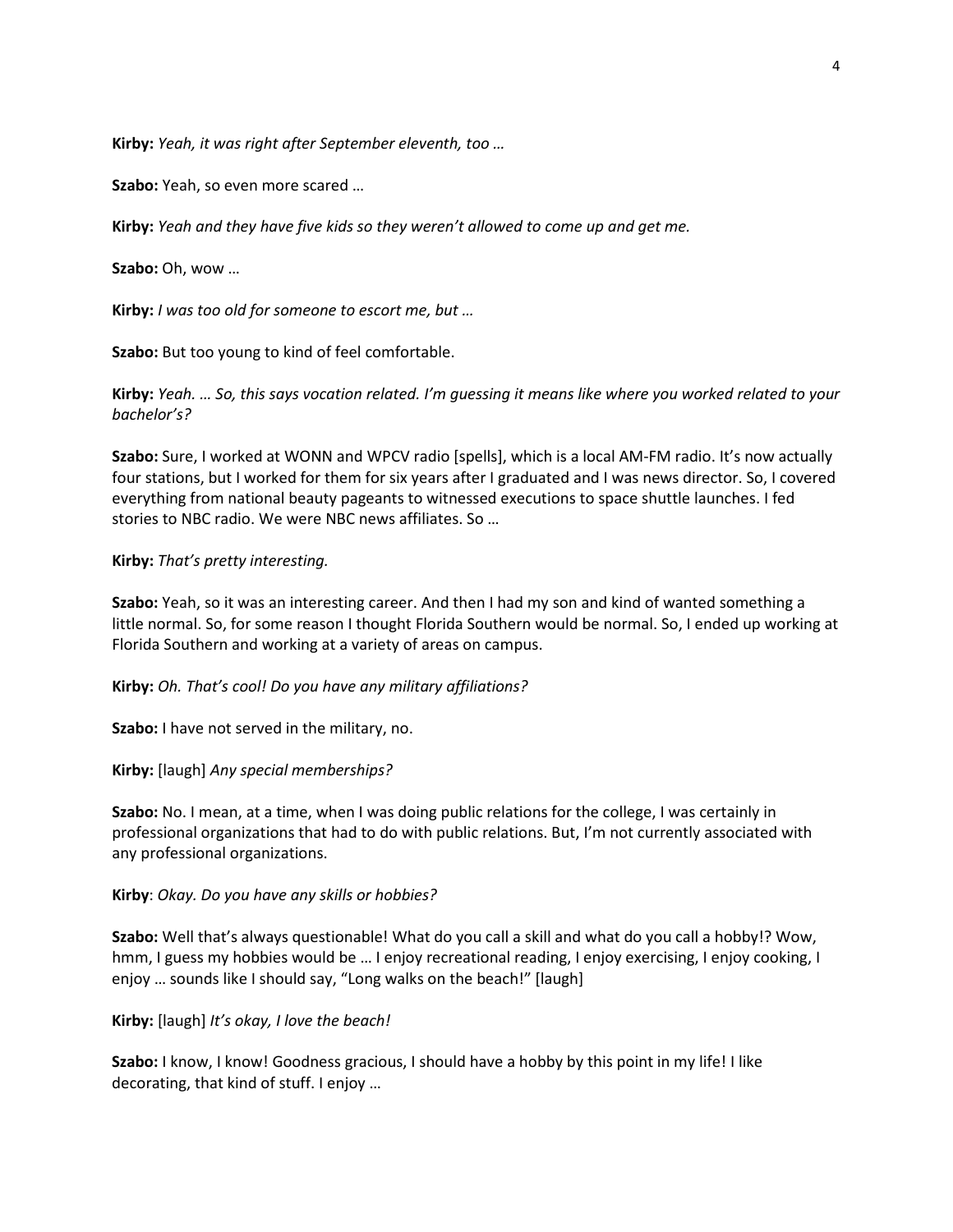#### **Kirby:** *Scrapbooking?*

**Szabo:** Oh god, no! No, no, no. Like home decorating kind of stuff. I enjoy announcing. I enjoy athletics, so I do a lot of announcing for our Florida Southern teams. Do the public announcings for three of our women's sports. And occasionally we'll sit in for [inaudible]. For about six years, I was the public announcer for the Lakeland Flying Tigers, which is a farm team for the Detroit Tigers. So I stopped doing that so I could have a life …

**Kirby:** *Oh okay; which women's teams?*

**Szabo:** Here, the women's teams are softball, basketball, and volleyball.

**Kirby:** *Okay. I used to be on the swim team.*

**Szabo:** Oh did you? Okay. Oh good. Well you're a better woman than I. I usually drown if I end up in a pool. I like to just be able to know I can touch the side of the pool.

**Kirby:** *Yeah, it was just too much for me …*

**Szabo:** Yeah, yeah. It's a demanding … I think all of our athletic programs are very demanding. I have a huge respect for students who are able to combine the two and truly be a student-athlete. It's very hard.

#### **Kirby:** *I think back and I don't know how I did it in high school. I really don't.*

**Szabo:** Well, it's different dynamics than college. So, even though it certainly is demanding, I think once you get to the collegiate level and when you look at D2, it's demanding. And then you look at students who are D1 and it's like you really don't know how they do it.

**Kirby:** *Well, my friend goes to Towson University and she swims there and when we began swimming at college, we were talking about the programs, and she's D1, and she was like we don't even do that …*

**Szabo:** Wow …

**Kirby:** *She's awesome.*

**Szabo:** Wow. What was your specialty?

**Kirby:** *Yeah, breaststroke!*

**Szabo:** Breaststroke, so that's one of those. [motions]

**Kirby:** *Yes.* [laughs]

**Szabo:** Great form as [knocks over microphone] I knock over your mic. Write that down in your notes, that she's like throwing things in your interview.

**Kirby:** [laughs] *It's okay. … So how many years did you attend Florida Southern?*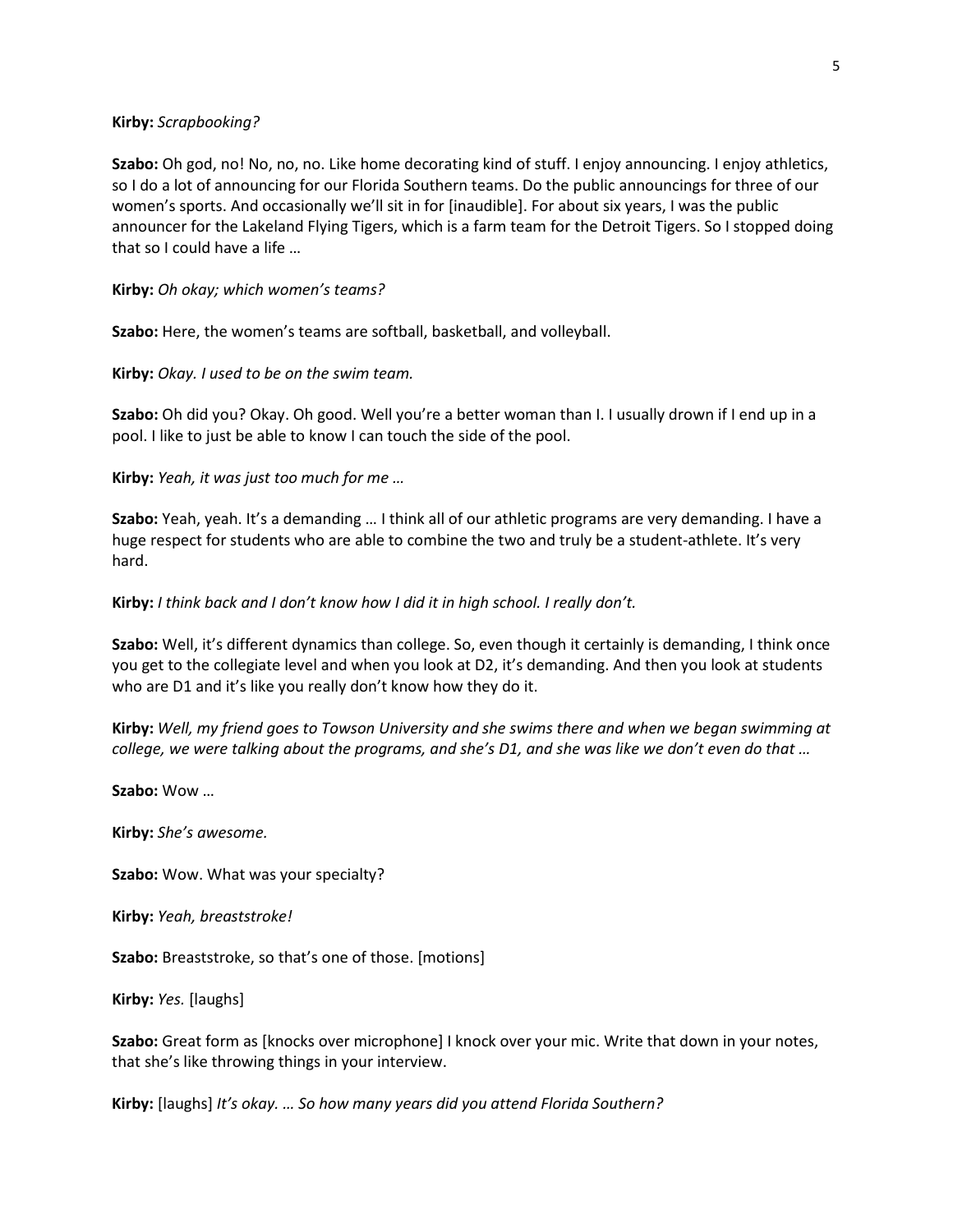#### **Szabo:** Well, I attended Florida Southern … I graduated in three years

**Kirby:** *Oh wow …*

**Szabo:** I CLEPed a year and graduated in three. I think I took a couple summer sessions along the way, but …

**Kirby:** *That's a good idea … I did that! What brought you to FSC?*

**Szabo:** Well, I was born here, [laughs] literally … My father was employed here. My dad actually worked here for 38 years before he retired. And our house was on campus, so I grew up in the campus environment and literally as a college employee, one of the wonderful benefits is that you can attend here. We also are part of a conglomerate, for lack of a better name, that you could do tuition exchange, and so the only way I could go to college was to come here at Florida Southern College, so I attended Florida Southern, which was a wonderful education experience and a free education experience for me and then my parents though it was very important for me to live in the residence halls. So, even though our house literally was on campus, and I would pass our house on the way to the cafeteria, I lived in the residence halls …

#### **Kirby:** *Oh wow … where did you live?*

**Szabo:** I lived in Allan Spivey, first floor, mega room, and actually my roommate, her father was a professor on campus in the citrus department so we had known each other in high school. And then, I joined Zeta Tau Alpha, and before I joined Zeta, I think I lived in Panhellenic, which at the time we had a long line of residence halls, we called them dorms back then, in front of Lake Hollingsworth. And then, I was in there for probably a semester and then I joined Zeta and moved into the Zeta house which was over in the area that is currently known as Greek Village, even though those buildings weren't in existence, but we had dorms all in that area.

**Kirby:** *Oh, okay. I live in the AOΠ house.*

**Szabo:** Oh do you? Oh good!

**Kirby:** *I'm not in AOΠ, but I have a single there.*

**Szabo:** Oh okay, well that's great space … It's a nice living environment.

**Kirby:** *I'm going to live in the Lake Hollingsworth apartments next year …*

**Szabo:** Are you? Oh.

**Kirby:** *Did they have any apartments back then?*

**Szabo:** Oh goodness, no. But Lake Hollingsworth is a wonderful set-up. When I graduated from Florida Southern I could not afford to live in Lake Hollingsworth Villa, apartments, I guess they were at the time. That was probably one of the highest apartments in town. And, so I couldn't afford to live there. They were very nice.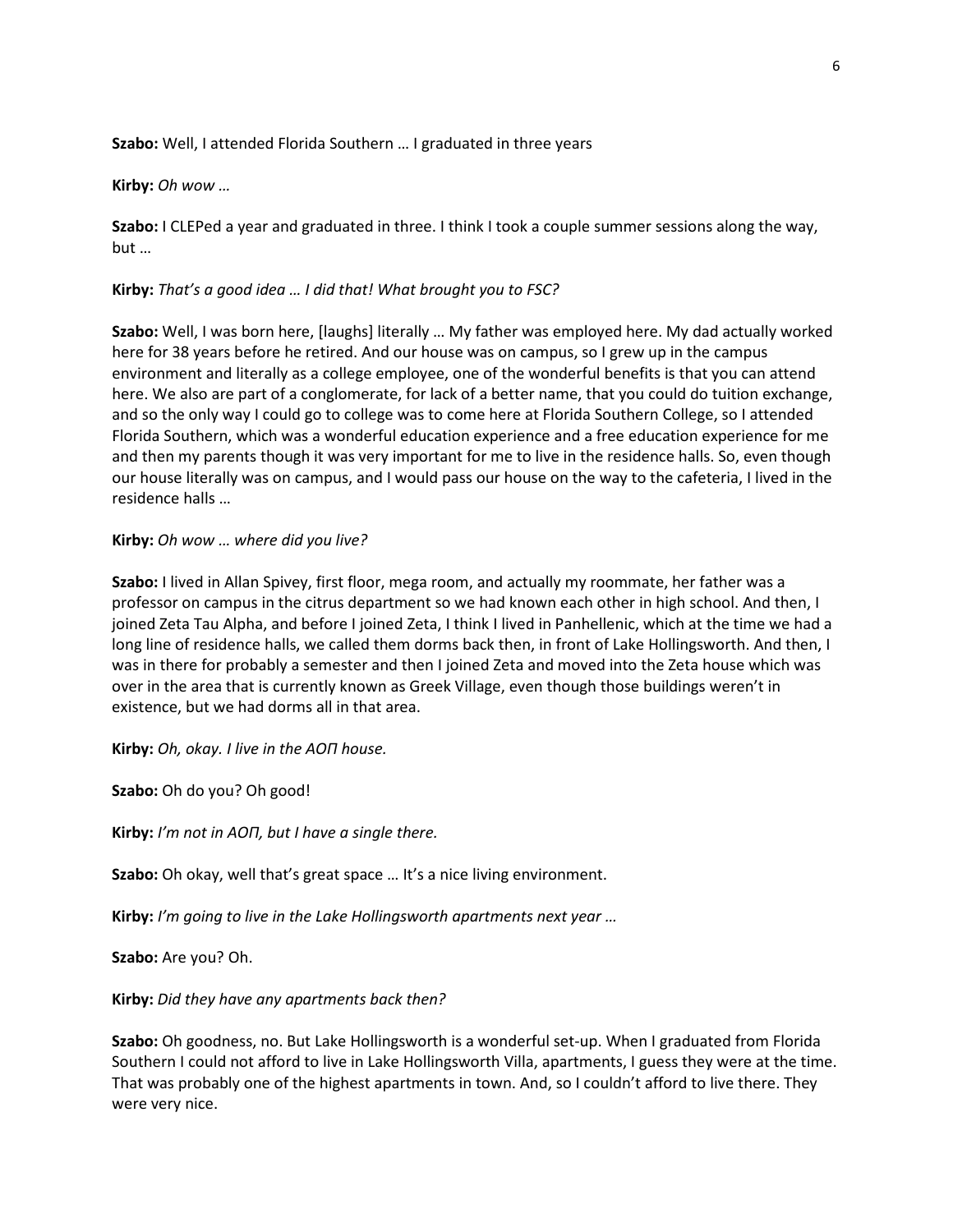**Kirby:** *Yeah, it's right on the lake …*

**Szabo:** Yeah, yeah. And huge apartments. Very large spaces

**Kirby:** *Yeah! We each get our own bathroom.*

**Szabo:** That's great! You can't go wrong with that! My goodness!

**Kirby:** *Yeah, I was like, "That's awesome!"*

**Szabo:** That's nice, it'll be a nice change for you.

**Kirby:** *So this says how did you physically arrive here, but you already lived here, so …* [laughs]

**Szabo:** I was birthed! [laughs] Exactly!

**Kirby:** *Who were some of your professors?*

**Szabo:** Who were some of my professors? … Dr. Steve Winzenburg, was one of my broadcast professors, who was awesome. And I remember we had to DJ, that was the time of albums, not CDs, we're talking albums … Take it on back. [laugh] 'Cause we had a little studio in the comm building and we had to DJ something. And, obviously, I was always a news person, so DJing was something different. I think I chose Jump Jet and something else that was totally, I guess everyone thought I was kind of prim and proper, so then I played some wilder music for the time, for my thing and he just thought that was hysterical. He was a great professor.

And then Tom Willnow was another one of my professors and he was a radio broadcaster. He was actually an adjunct for us and I remember him telling us some of his words of advice when he got into radio, that in your normal, everyday language you should not swear because if you use that kind of language normally, then when you are on the air, it's going to slip out. And that was something, back in the day, you never even heard. You hear many more of those words now than you ever heard before …

And then I had Dr. Plowman for a class and I think I actually took him for some summer classes. I had Dr. Weaver in a psych class that I think I dropped. Actually, that was the only class I dropped and I think it was child development which I could've used after I had a kid. But, I dropped it because I wanted to tan. Which, we had a little outside area next to the Zeta house, and I decided my last semester of senior year I wanted a tan. We called it Zeta beach, so I would lay out in the sun every afternoon and of course fair skin that I am, two years ago I came down with melanoma. So, not a real good plan as you think back [laughs] of all that time in the sun, but it seemed really wise at the time! You know that kind of thing … . Let's see, I think I had Dr. Willis for one of my religion classes, because we had to take religion back then, there weren't any other options. Goodness, I think I had Dr. Robinson, I had Dr. White, they aren't here now. … Never had Dr. Burnette for a class. We knew them as family. Certainly our families were friends. Those were some of the professors that really stood out for me.

**Kirby:** *What did you think about Dr. Plowman?*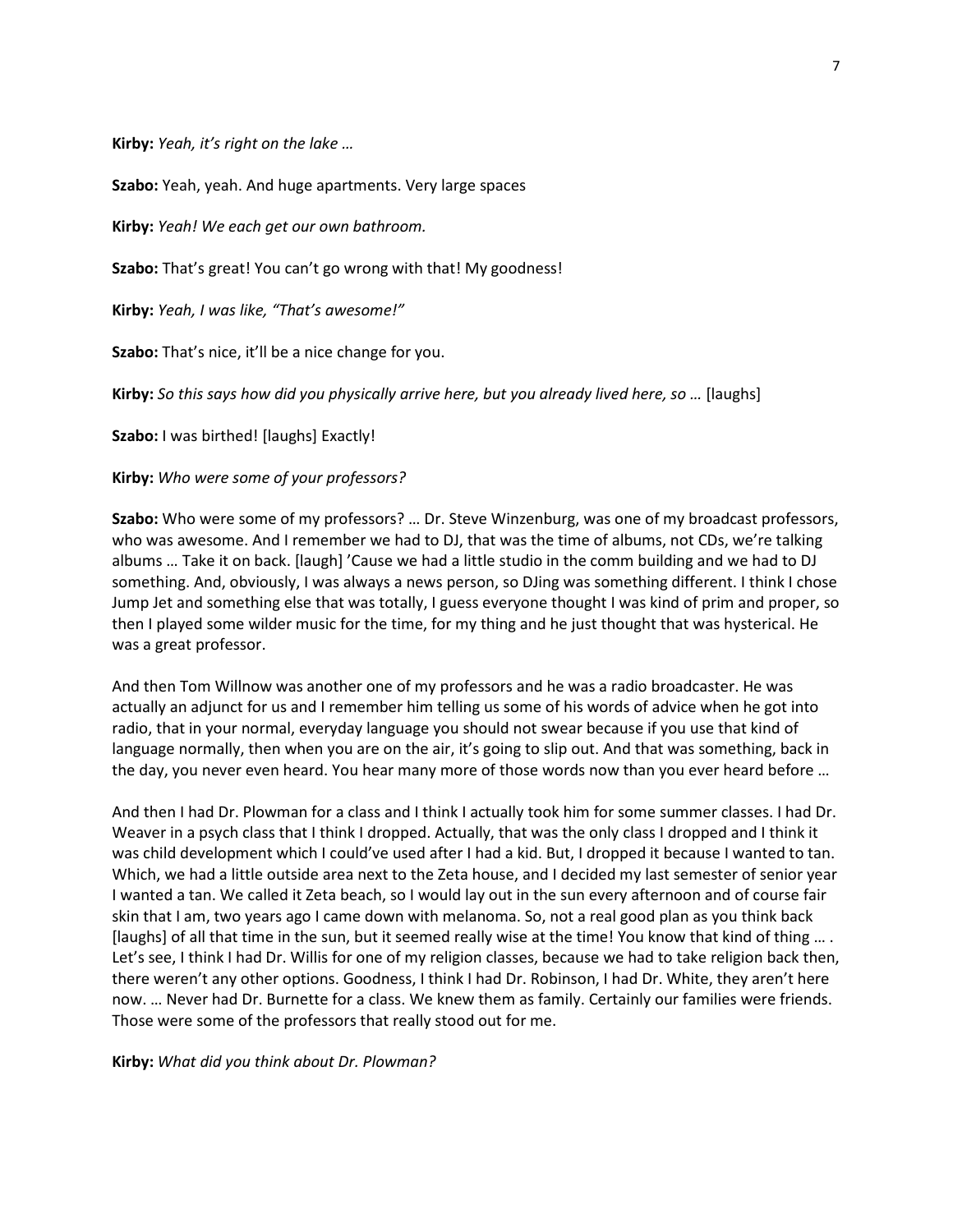**Szabo:** He was a hoot! He cracked me up … I'm trying to think if he actually jumped up on the table. The folklore goes that he would jump up on the table occasionally and lecture from there …

#### **Kirby:** *He never did that …*

**Szabo:** He never did that? Okay. I remember we took, it was the summer that Princess Diana and Charles got married, I think one of the classes I was taking was marriage and family. So, there was a lot of conversation about that. I remember getting up early to watch that. Then we went to this restaurant called Live Oak, that used to be down from … kind of on the street where Kaus is but on the other side of Ingraham … or up from where Kaus would be now, but at the time was a place called Greco's, but I digress. But Live Oak Restaurant was kind of where blue-collared workers would go. So, one of our class trips was we went there for breakfast and our job was to study the blue-collar workers around us and have breakfast. [laughs] But, yeah.

#### **Kirby:** *With Dr. Plowman? He didn't take you on a tour of downtown Lakeland?*

**Szabo:** Yeah. He did not … he did not, no. But I was a sociology minor so I had CLEPed a lot of hours in sociology. And, so, there were a few classes I had to take to get through my minor. I took with Dr. Plowman.

**Kirby:** *I'm a sociology and psychology major …*

**Szabo:** Oh cool, very cool! Neat.

**Kirby:** *Double major …*

**Szabo:** Excellent! What do you hope to do?

**Kirby:** [inaudible] *It's still …*

**Szabo:** Decisions, decisions. Huh?

**Kirby:** *Yeah. Originally a child life specialist.*

**Szabo:** Wow, okay …

**Kirby:** *So are you aware of what that is?*

**Szabo:** Well, it sounds important and it sounds like it could be life changing …

**Kirby:** [laughs] *It's just where you go in to the hospital and work with cancer patients and their families, mentor them.*

**Szabo:** Wow, that's some heavy stuff …

**Kirby:** *Yeah …*

**Szabo:** What drives you to do that?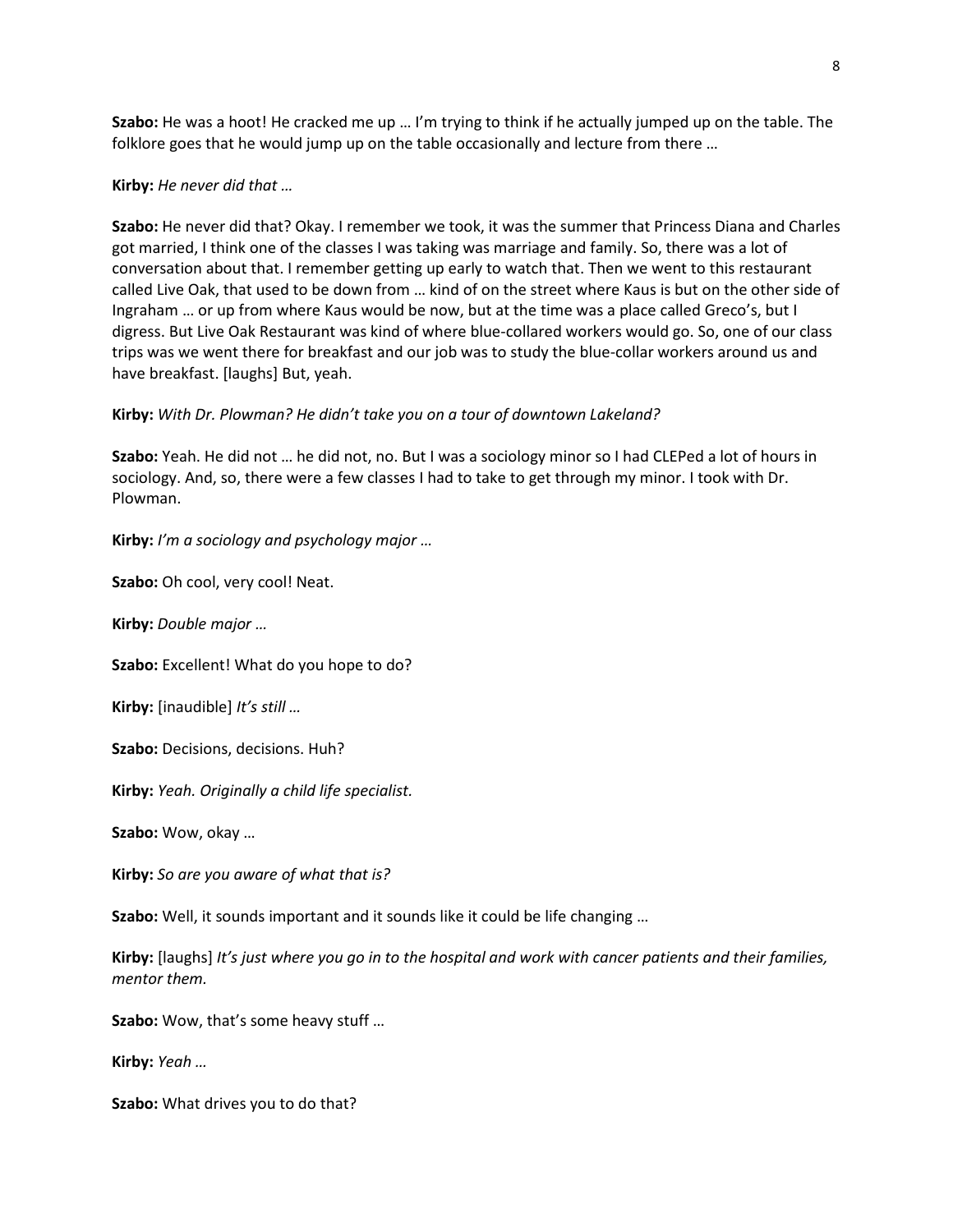**Kirby:** *I don't know … I've never had cancer, but I've been sick a lot. So, it is hard. It gets weary. Especially when you are trying to do well in school and sports. I was very passionate about swimming. That was my life and I'm not sure. One of the boys on the swim team, his sister, she's the head at Johns Hopkins for the department. So, he was talking about it and she actually went to school down here in Florida. I'm not sure where she went, but he was just talking about it and I was like, "Oh, that sounds like something I would want to do." Originally, I wanted to do pre-vet and I took AP biology, but that didn't really work out.*

**Szabo:** Sciences don't work out too well for me, either. [chuckle]

**Kirby:** *So, I decided sociology and then I decided psychology a year ago. Last spring, my sophomore year.*

**Szabo:** Neat!

**Kirby:** *Yes …*

**Szabo:** Fascinating topics … I think they'll serve you well whether you go on to do that or you have a way to do something else …

**Kirby:** *There's lots of options.*

**Szabo:** Yeah, I bet. I think having that knowledge … knowing how people think, what makes them tick, societal and also individual I think you can use in a lot of different ways.

**Kirby:** *Yeah, that's what people always say. Especially when you meet someone for the first time, around my age, they always say, "Oh, you're evaluating me now." And I'm like, "No, not really … ."*

**Szabo:** No. That's right, that's right. [laugh] "Only behind your back, I'm evaluating you … ."

**Kirby:** [laugh] *Yeah. Okay, so what was your typical day like here on campus?*

**Szabo:** Typical day here on campus … well, goodness. You would go to class, there was the expectation, there was none of the; I don't know if absences were allowed from that stand point. You had to dress up for class. If you wore jeans, you'd have to get permission from your professor. You certainly didn't wear shorts. You; we had convocation. Did we have convocation? I think we had it, I think it had changed by the time I got here that it was only once a month, but it was only once a month. It used to be that it was every week. But, I think by the time I had gotten here, it had changed to once a month. You eat in the caf … we called it the caf then … there was no Wynee's Bistro, it was the caf. [chuckle] The CT was the college terrace, the snack bar underneath, we had that. Our library was still the library. You know, there really wasn't any other study options. You know, days before computers, you took notes, that thing. The bookstore was still here … Wow, the lakefront, there wasn't really anything like that. We didn't have a wellness center. Yeah … you …

**Kirby:** *So, there was like nothing here.* [chuckle]

**Szabo:** [chuckle] Well … you know intramurals was big so whether you were Greek or not, intramurals was really big so you'd have a lot of that … We used to have every Friday they would do movies in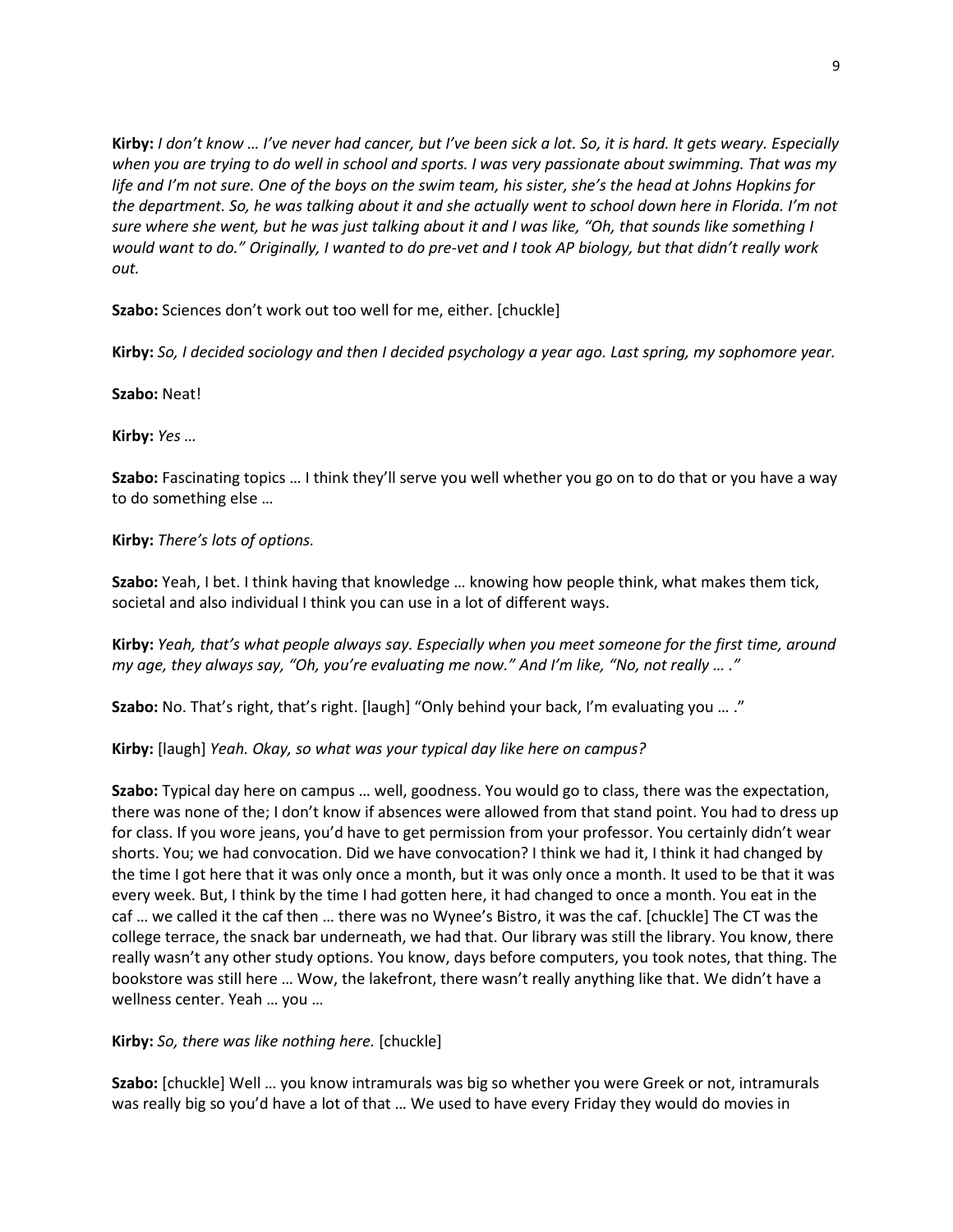Branscomb Auditorium. Because that was before DVDs and you know streaming and I think there was only like three channels on TV or something wicked like that, so … I think maybe, were VHS tapes just coming out at that point? I don't know, you're talking like early '80s cause I graduated in '83.

### **Kirby:** *My sister was born in '83, so maybe …*

**Szabo:** Well, good this is making me feel so good now. I was just having flashbacks. I'm trying to think. I mean we, you just hung out with your friends. You know, you had, campus life was still very vibrant. Greek life was very active and important. Not everybody had a car. There wasn't a lot to do in Lakeland. So, you just kind of hung out. The big thing, you had your telephone in your room. Not cell phones, you know, but hard lines in your room. But then you also had a phone in the lobby. So, the big thing was you'd get a call and you had the intercom system and so you'd get paged in the hall and you'd hear you had a call and you know how exciting would that be. No visitation. We had open houses, I think you could have one open house once a month. No, once a semester and so it was open door. So you know, the boys could come in so you'd have to have your door open. Fun stuff. You know different day, different time.

## **Kirby:** *Wow. That's really interesting …*

**Szabo:** [laugh] You're going, "Oh my God, how boring."

**Kirby:** *No … it depends sometimes they really enforce the rules. Ya know, because we can't have boys from one AM to 10 AM I think it is. Sometimes I would forget 10 AM because we'd have an early class, and then if you have a group project or something like that. Sometimes, especially as freshman. But, now they are doing boy-girl freshman.*

**Szabo:** I know! How about that?

**Kirby:** *Yeah, I don't understand that …*

**Szabo:** Well, they won't be across the hall. They'll be one hall, or one floor will be men and one will be women. So it won't be like you'll have men across the wing … yeah, yeah, yeah.

**Kirby:** *Well, aren't they making Spivey all guys now?*

**Szabo:** Spivey will be all guys and J-R will be all women and then Wesley and Nicholas will be the broken up hall, broken up floor kind of thing. Yeah, that's a huge culture shift and change.

**Kirby:** *Yeah. Well, I mean probably not for them, but for us … The way we were, we were totally separated as freshman.*

**Szabo:** Mhm. Exactly. My son, when he went to college, I remember moving him in and all of a sudden this girl in a towel walks past his room and I just went, "Excuse me! What's going on here?"

**Kirby:** *Where did he go?*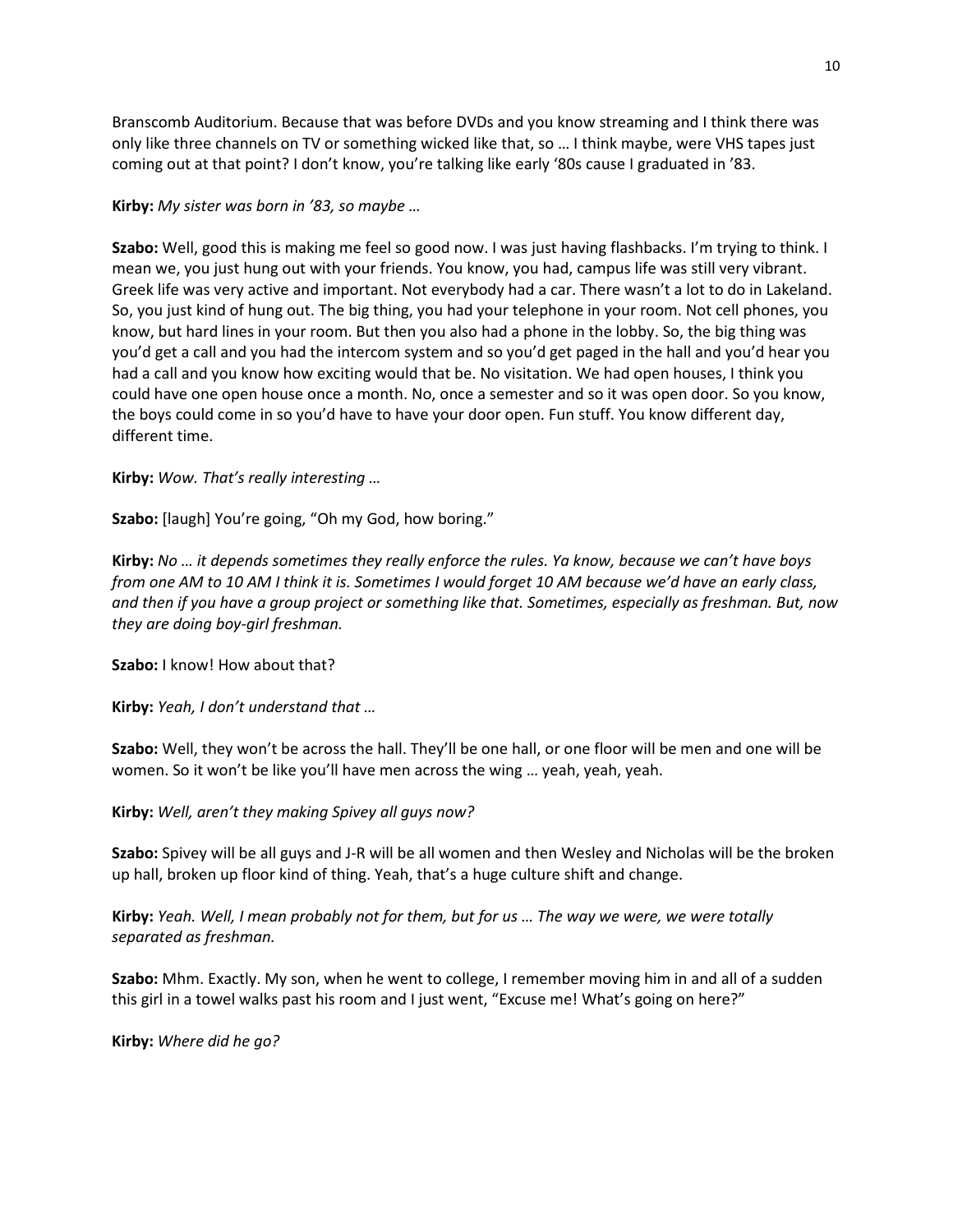**Szabo:** He is a pastry chef, and he works in a five-star restaurant and he graduated, he actually did his four-year degree at the Culinary Institute of America up in High Park, New York. So he is, not only is he a great chef, he knows how to run a business. So …

**Kirby:** *That's awesome!*

**Szabo:** Yeah, it's cool.

**Kirby:** *That's good he knows how to cook …*

**Szabo:** He does, he does.

**Kirby:** *Okay, so you talked about intramurals. Did you play any sports?*

**Szabo:** Well, again it would be what is one's definition of playing sports. I would get out there and you know, make attempts. I think I remember playing softball and you know probably attempting basketball or volleyball. I would always be on a team; I don't know necessarily I would get played a lot, but yeah.

**Kirby:** *Right. Did you have a favorite? Or …*

**Szabo:** You know, it's fun to be out there and be active so I don't know if I necessarily had a favorite or that I excelled in a sport or anything like that.

**Kirby:** *Well, that's true. You did lots of different things.*

**Szabo:** Yeah!

**Kirby:** *So, you belonged to Zeta. Did you belong to any other clubs?*

**Szabo:** Broadcasting Club, I think I was in the French Club, I was in ODK. I was not active in student government. I was not active in what would have been called, what was it called, not ACE. It was SUB; Student Union Board. I was not active in that. That was what used to be what ACE is today. Let's see … what else … I think that's all. And I was a little sister. At the time, fraternities could have little sisters and sororities could have big brothers. I was a little sister for Sig Ep. Which is Sigma Epsilon … Sigma Phi Epsilon, which we don't have currently.

## **Kirby:** *Hmm. What happened to them?*

**Szabo:** Oh, they got kicked off. You know, probably some shenanigans they were doing. Whether it was, uh, I don't know if they were the ones at the time that the dean saw them very early in the morning. This is how stupid sometimes boys can be. But, they were doing a bit of hazing, it would fall in the category of hazing, but I think they were having a beer keg that they had to roll around Lake Hollingsworth and they didn't really think that perhaps the dean of students at the time was really into running at the time, and so he would get up early in the morning and run. And, in fact, he was out there running and came across them doing that little shenanigan that they just, yeah, yeah … Oh the tales, the tales … .

**Kirby:** *That's really funny. I'm sure it was a dry campus back then?*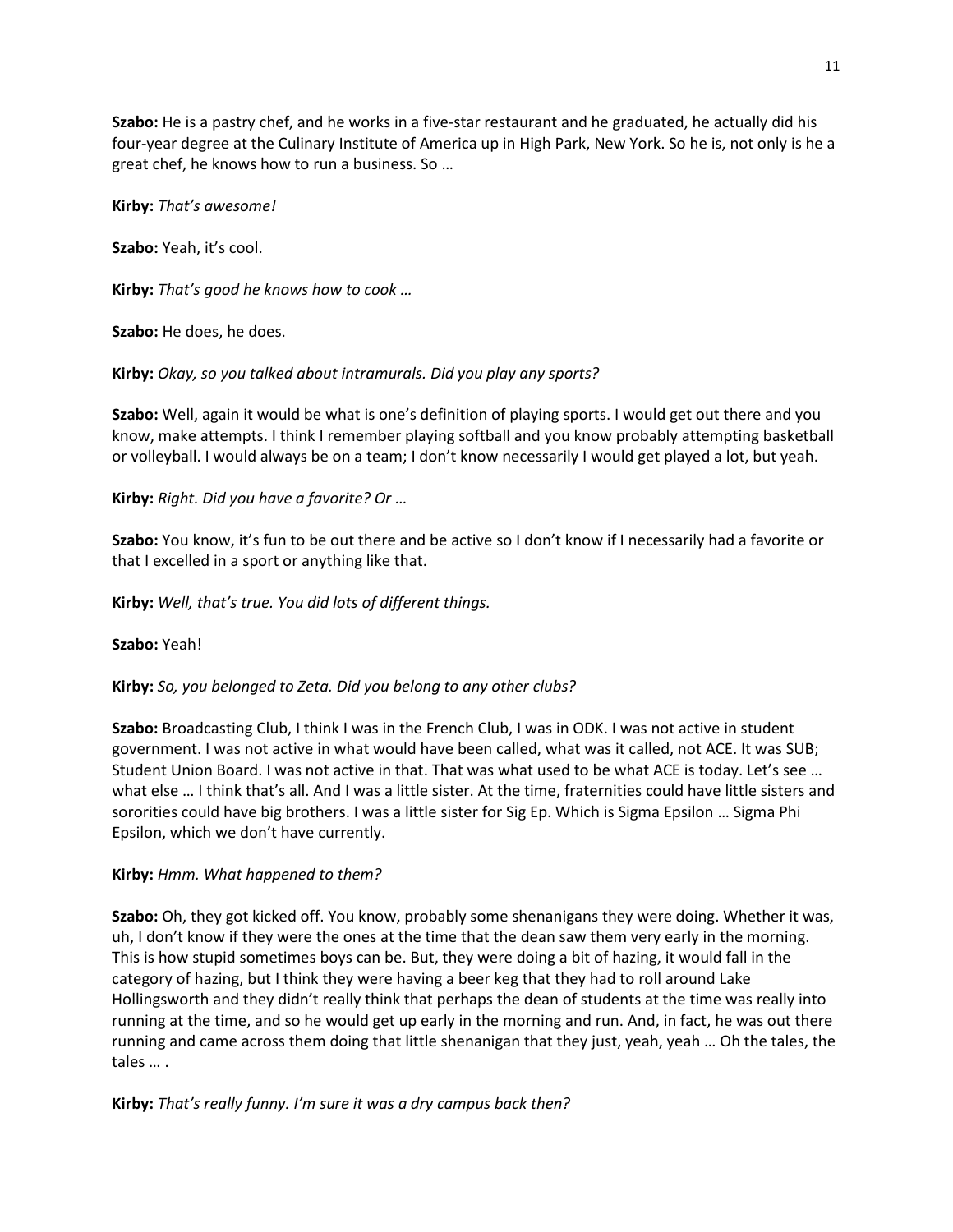**Szabo:** It was, well and my dad's role for those 38 years, he was assistant dean of men so he was actually in charge of the discipline so he would have to go bust parties and all that kind of fun stuff. And so that was … And my role here later on in life as alumni director, I got to have a lot of interactions with students through the years that had had a lot of interactions with him, and he was seen to be very fair and would really sometimes, could be hard on you and toe the line and made sure the rules were enforced. But, he was very fair about the way he went about it. So, it was [inaudible] … He had a lot of students through those 38 years who had a lot of affection for him.

**Kirby:** *Well that's good. That must make you feel really good!*

**Szabo:** It does! It does, it does!

**Kirby:** *Any extracurricular activities?*

**Szabo:** Oh … I was not in band, I was not in orchestra, no nothing like that, no.

# **Kirby:** *This says freshman rats … do you know anything about that?*

**Szabo:** That was way before me. That would probably be people in the '40s and '50s. That was I think when, if I recall from the times I was alumni director, where you know they would put freshmen in a garbage can or something like that. I don't know, or they wore goofy hats or something like that, yeah, but that was way before me. We didn't do anything like that. No, no, no.

## **Kirby:** [chuckle] *So, your, did your dad attend here at all?*

**Szabo:** My dad did attend here. My dad graduated from here in 1952. And he actually had a degree I think in like industrial arts. Which is shop, at the time we offered that. And he was here on the GI Bill, he had served in the war. Came here on the GI Bill, and Dr. Spivey hired him to be a faculty member. He taught shop in the Ordway Building. That's where shop was housed. And about a year after he graduated, Dr. Spivey's daughter was married and the gentleman who she was married to who also graduated from Florida Southern, was the assistant dean of men. And Louise, Dr. Spivey's daughter, and her husband, Roger, Dr. Spivey bought them a hardware store out of state to go and manage and run and so Roger, I think, said to Dr. Spivey, "Well I think Frank Szabo would be a great person to replace me." And so, that's how my dad became dean of men, so he moved from faculty to administrator. And so his career began in 1952 but he started as dean of men in 1953 and until he retired.

## **Kirby:** *How about your mom? Did she …*

**Szabo:** My mom had her master's in P.E. which is very unusual for women back then. My mom was also older when she had me, she was 42. And that was not heard of back then, too. Even now it's nothing for people to have babies in their forties, but she married late in life and had me. And she, I think for a while, a short while, maybe did some academic advising here on campus. And then just chose to stay at home with my sister and I. She was very active though in college life and loved intramurals and would always go out and support the teams and she baked cookies for students and she kind of adopted a hall and we'd bring cupcakes and we'd have pizza parties for students. And she was a huge fan of, particularly, she loved volleyball, so she would follow women's volleyball and then both my mom and dad loved all the sports. My dad worked the clock and did the announcing at men's soccer and men's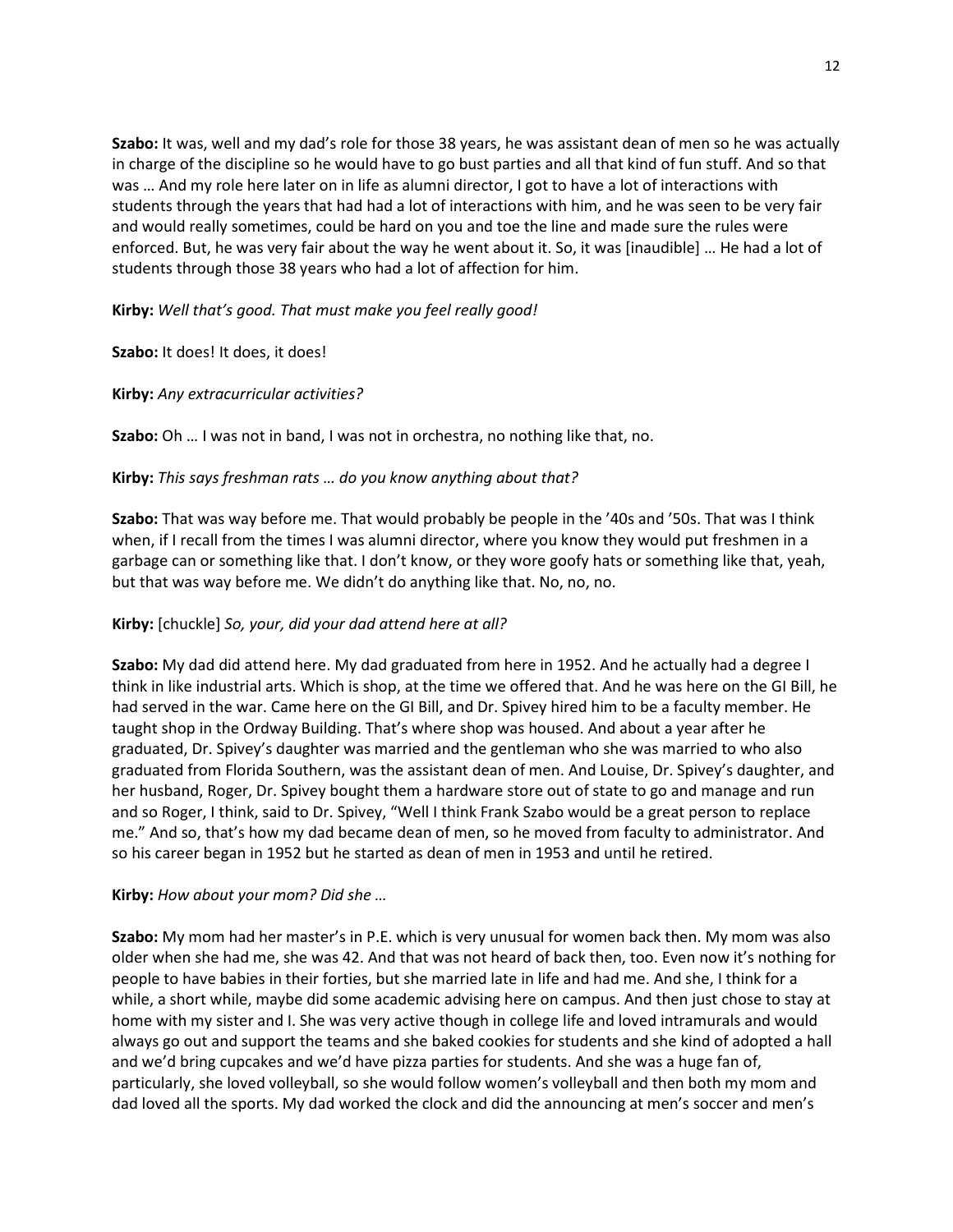basketball and there really weren't a lot of women's sports back then. Then, they both loved the men's baseball team so they followed the men's team extensively and would travel out of state to see the games and all that kind of stuff, so …

**Kirby:** *That's pretty cool … I know the baseball team played the Orioles last year. I wanted to go see them so bad.*

**Szabo:** Yeah, yeah. Oh, did they? Oh, that's neat.

**Kirby:** *But, well usually they play the Detroit Tigers. I think they played the Detroit Tigers and the Orioles at spring training …*

**Szabo:** Oh neat, last year. Cool. That's a great experience for those young men to be able to do that.

**Kirby:** *Yeah, it is cool. It's cool how the Orioles last season went so far. So now everybody's like, "Oh, the Orioles!" It's opening day up there today …*

**Szabo:** Oh today … okay …

**Kirby:** *My dad's obsessed with baseball. He's going to the game tomorrow.*

**Szabo:** Oh, nice, nice. It's nice to be able to do that …

**Kirby:** *Can you describe Lakeland at the time you were here?*

**Szabo:** Oh, Lakeland at the time … a lot of orange groves, Sears Town was big. Which Sears Town now on Memorial Boulevard is not. There was the mall that finally opened. It was the Lakeland Mall, which is now where First Baptist Mall at the Church is. There certainly was no Lakeside Village. There was Grove Park, that was probably the happening shopping center. The Publix was always here, but there was a movie theatre up at Grove Park and so you could go to the movies there and there was the original J Burns' Pizza. There's a J Burns' Pizza now that's the same recipe for the pizza. It's like a real thin, square pizza, it's delish. On Cleveland Heights and Edgewood now, but it used to be up there next to the movie theatre that was in Grove Park.

You know, downtown, there was a downtown, but there wasn't a lot happening in it. It was just, Lakeland was, it was kind of a core. Still, Tampa was the bigger city and Orlando and of course Disney had opened by then and when I was a little girl I remember going to Disney the first year it opened. Yeah, not, I mean Lakeland was a lot about citrus. Polk County, which we're in, was a lot of phosphate, so phosphate was big money, big operations, but citrus was really huge.

#### **Kirby:** *Do you think it's changed a lot?*

**Szabo:** Oh, heck yeah, yeah. I mean, you know citrus has moved so far south. Phosphate has changed so much. The population of Lakeland has changed so much. It's just become so much bigger, obviously and has become more of a metropolitan area if you can imagine that. I mean you still, I think Lakeland now provides anything that you would want. If you would truly want a bigger city experience, you still would have to go to Tampa or Orlando, but you know. Never would I have thought there would be a Starbuck's in Lakeland. But, you know, we have one on almost every corner.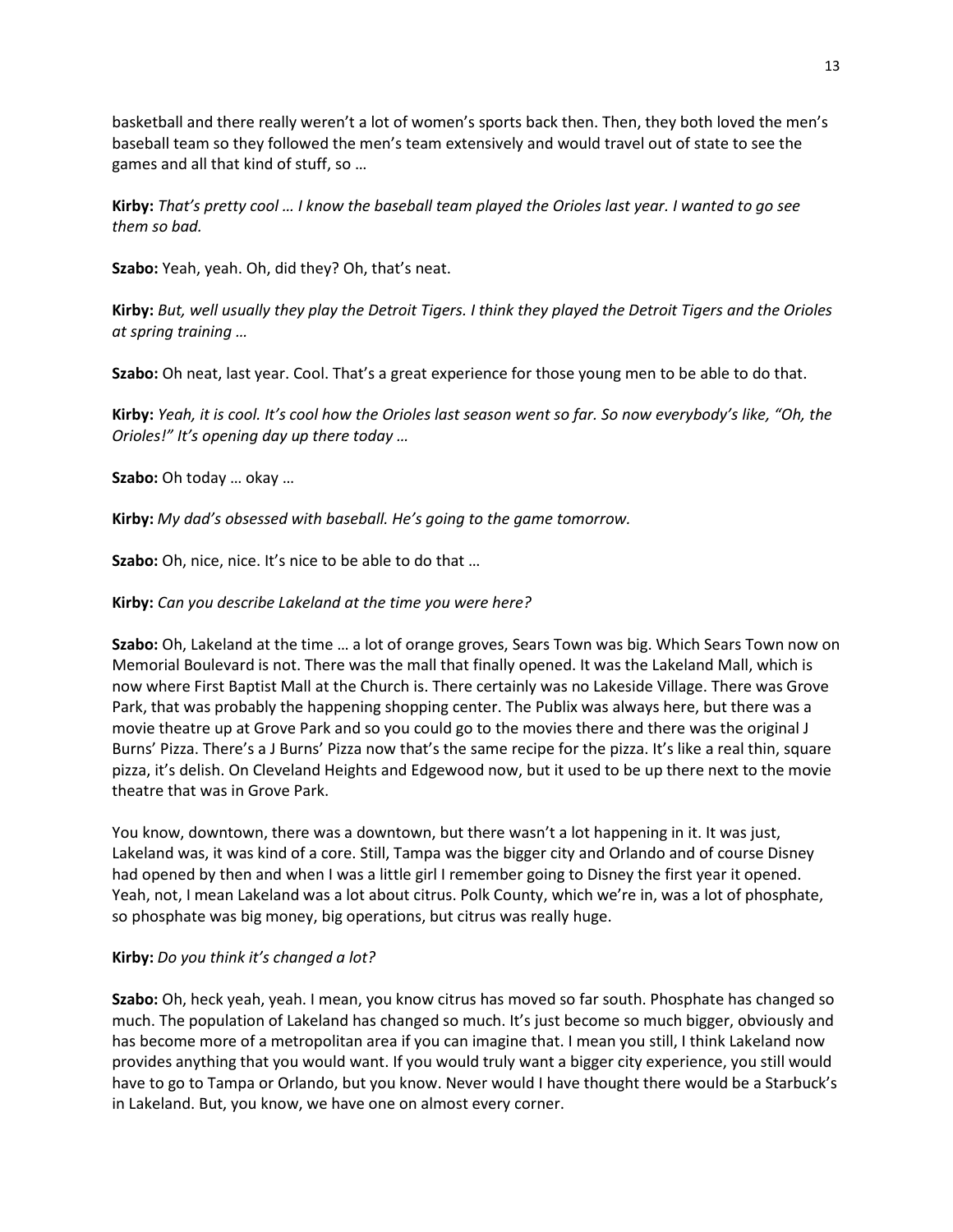**Kirby:** *I remember when I came for my recruit trip, my senior year, it was probably; it was October. It was around Halloween. And where the Starbuck's is, we stopped to get gas.*

**Szabo:** Yeah, it was a gas station. Sure enough!

**Kirby:** *And then I came back to come to school here and I was like, "Wasn't that a gas station?"*

**Szabo:** How did that happen? I know!

**Kirby:** *Yeah, I was like wait!*

**Szabo:** Well, you know, the demographics change and it's smarter for businesses to come in. There's actually the business to support a more affluent habit, if you will, that Starbucks's would be every time you turn around it's \$3.00, \$4.00 for a drink. But, yeah, so I really have seen it grow. A lot of chain restaurants. You know, we used to have a lot of independent restaurants and you don't see that anymore, which is too bad. Still a good quality. A lot of great parks. I think Lakeland has always a great park system and nice playground areas and all that kind of stuff. That's continued to really grow.

**Kirby:** *The park over by, I think it's Lake Mirror …*

**Szabo:** Yeah, yeah …

**Kirby:** *That's awesome.*

**Szabo:** That's wonderful, isn't it?

**Kirby:** *I wish I had a park like that … when I was little.*

**Szabo:** Yeah, I know. I wish. When my son was little there were nice parks to go to, but nothing like that. I mean you had nice, safe playground areas, but not like today. It really is, it's, I think Lakeland has always been a family-friendly town, but it's now evolved to be able to support young professionals that want to stay. Where before, you had a lot of flight. You wouldn't have a lot of graduates that would stay because they didn't really feel like there was much to offer young professionals and now there are.

**Kirby:** *Yeah. I definitely see some of my older friends who have stayed here. So, that's, that is good to see. Makes me want to stay.*

**Szabo:** Good! You know, you got to figure out where career-wise, where you can go.

**Kirby:** *Yeah, what's going to benefit me the most. I don't really want to go back up north.*

**Szabo:** No, you've had a touch of the sunshine, huh?

**Kirby:** *Yeah. I have! Have you ever seen snow?*

**Szabo:** Yes I have! I've seen snow. Yes, when I visited my son in New York I would see it and my sister lives out in Colorado, so I've seen it.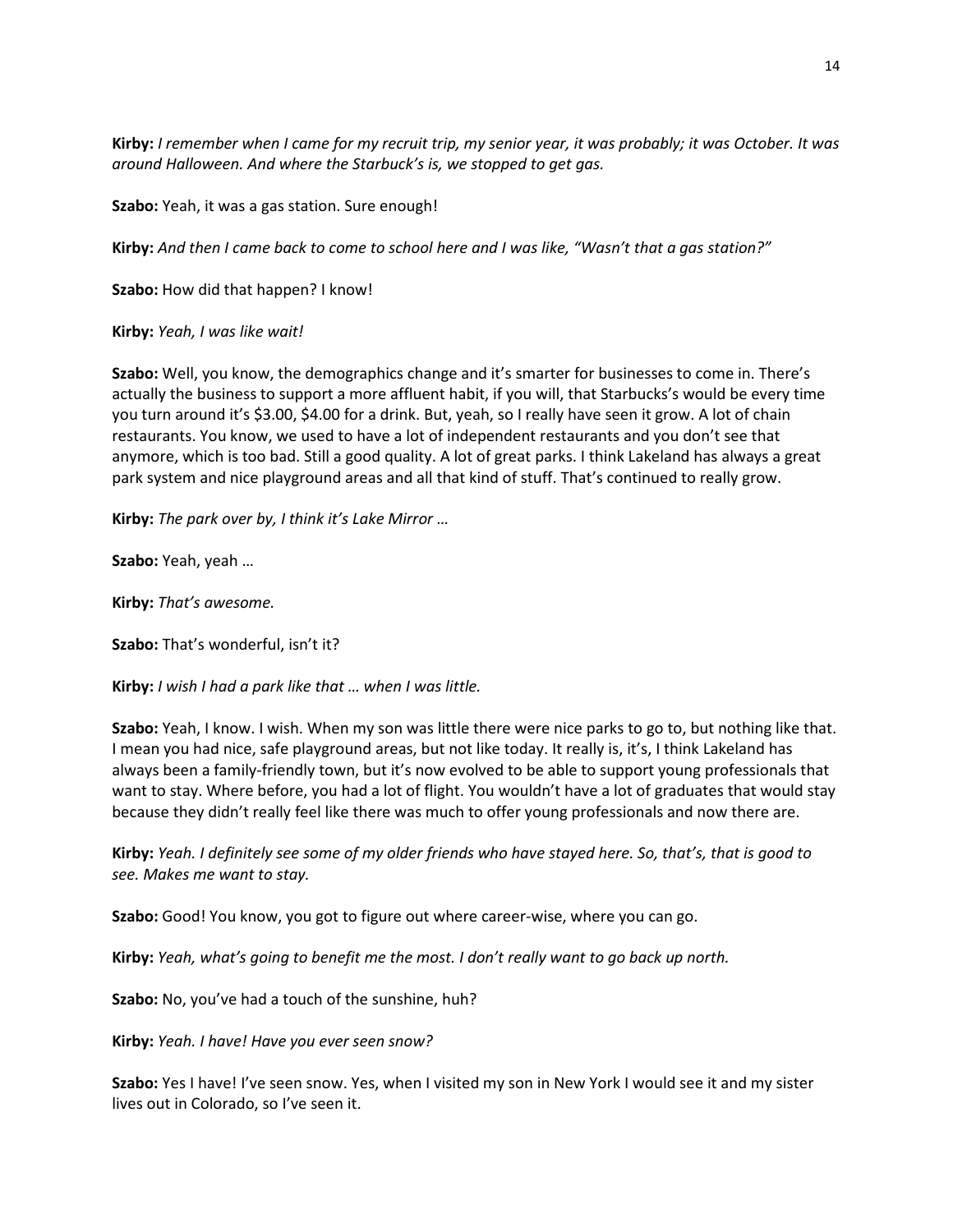## **Kirby:** *That's awesome. So, what did you do for entertainment around here?*

**Szabo:** What did I do for entertainment around here? Well we'd go to movies or again we'd find things to do on campus. You watched TV.

# **Kirby:** *Did you have TVs in your room? Probably not? …*

**Szabo:** Well, we had to provide them. So, we provided a TV. Well, you're talking massive. Even the small TVs were massive. They were just built so differently than the thin ones now. But, yes we had a TV in our room. We had cable. Yeah, so, just that kind of stuff. Nothing earth-shattering. We didn't, I wasn't really into a lot of volunteer work. I'm trying to think. Well at the time Zeta's philanthropy, now it's breast cancer, but at the time it was called; this tells you how far things have changed. It was the national association I think of what they called retarded citizens and now, you know, you don't use that terminology. And, but that was our philanthropy at the time. If we did volunteer work it was associated with the sorority.

# **Kirby:** *What kind of volunteer work did you do?*

**Szabo:** Oh, we'd do fundraisers for them, that kind of stuff. I'm trying to think, I don't think there was any place locally really that we went and …

# **Kirby:** *Kind of like Best Buddies?*

**Szabo:** Kind of, but way before Best Buddies. I mean I think Best Buddies serves that kind of purpose, but again I think society has just changed so much that there wasn't; I mean we may have done some outreach through Peace River, because I think Peace River would have still been here, but I think it was more like we would raise money as opposed to actually go and do service. We'd do car washes, that type of thing.

## **Kirby:** *Right. Why did they change it?*

**Szabo:** I don't know. It was Zeta national that did it and so I think probably as you really started to look, kind of thought process, you're talking sorority and so something that's truly impactful for women. Certainly while men can encounter and have breast cancer, it's a woman's thing so I think as a sorority they decided to embrace that and really bring it to light. Now they have their own breast cancer foundation, but I think originally when they changed to that it was associated through Susan G. Komen.

## **Kirby:** *Have you ever done the 5Ks for them?*

**Szabo:** I have not, but I have done two half-marathons in my life. So, I like to count it as one. I think if you did 13.1 or .2 miles and another 13.1 or .2, I should be able to say that I've done a marathon, but I've actually done two half-marathons.

## **Kirby:** *My brother-in-law did a half-marathon in October, so yes. That was a milestone for him.*

**Szabo:** Wow! Fun! That's neat. I would say it is one of the most empowering things I've ever done and chose to do it twice, don't ask me why. And didn't really, my time, it was average. I wasn't really that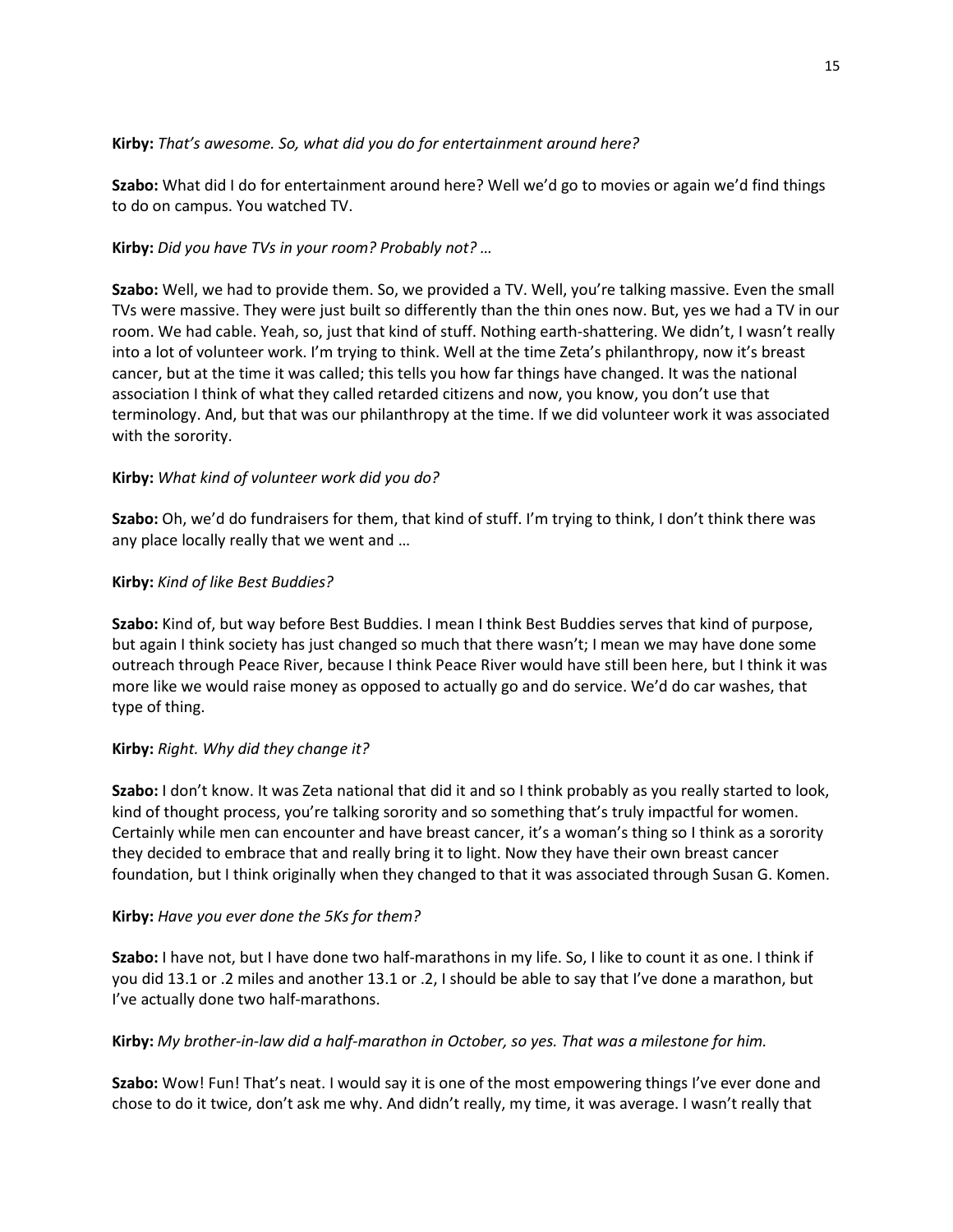much slower the second time. And that was a few years later. That was a woo-ha moment for me. That was something very empowering to do, and one year as a staff member, I got to go to an ROTC training thing in Fort Knox, which involved jumping off of high-dives blindfolded with a gun in your hand, in boots, and then being up 35 feet off the ground in a safety harness, and then repelling off of a tower and all that kind of stuff. So those were some cool moments in my old younger years.

# **Kirby:** [chuckle] *I used to swim at the Naval Academy for swim meets and we would see them doing that sometimes. You're so young and you're like, "How can they do that?"*

**Szabo:** Yeah, it's amazing. It's amazing. You know, it was self-empowering but it was also a real exercise for me because the young men and women that were telling us what to do, were truly young men and women. They were college age. So, you're talking about students, they were probably more 19, 20, maybe 21, telling you … you developed a trust factor. Here's this young whippersnapper and here I am in my, I think at the time I was doing it maybe late thirties, maybe early forties. Probably more late thirties, but still a real trust element, you know, here's this young person you're basically putting your life in their hands as they talk you through these things and so it was a real learning experience for me.

# **Kirby:** *Yeah, that's awesome. Can you reflect on your time here at FSC? Anything else you would like to add?*

**Szabo:** Wow … It was, I think, for me it was particularly interesting because I have, I came into it with a different perspective having grown up on campus and I mean, I was a little girl, I would ride my bike around campus. You know, I remember, I think one of our, became a lifelong friend, a student needed a study for her education class and I fit the age bracket and she kind of used me as a study person or you know to kind of observe me and that kind of thing. You know, made friends with college students and you admired different college students or you have crushes on those boys were way, way too old for you. And really just saw Florida Southern grow and I knew that the college meant an awful lot to my father and that he gave an awful lot of himself, where, because of his role he was on call 24/7 and he dealt with all sorts of things and dealt with having to call a family when a student was a water skier actually and got hit by lightning on the lake and died and he had to call the parents and tell them. You know, he just lived and breathed the institution. And so, I respected that a lot when I was a student and then certainly have respected that as a staff member now for 22 years I think I've worked here now. So, yeah it's a great place and I think it all comes back to the students that I kind of understand now why he stayed here as long as he did.

It's not just buildings, it's about the relationships that we do get to develop with students and that you do get to see the things that they do and who they grow in to. I know my dad used to get such a twinkle in his eye when alums would come back and you know they were just hellions when they were here and you know on campus and getting in all sorts of mischief and trouble, and back then it was not mischief and trouble that could hurt you or hurt somebody else. I think it was a different kind of mischief and trouble, but he would see who they became and what they went out and did. And, so, it sounds like a cliché when our mission statement is about going out and making a consequential difference. That really is what we've always done and I think that's what he always got so much enjoyment and pride in. And so, I think it helped me not only being a student here, but then also a staff member to see that really played out and it's really true.

**Kirby:** *Do you think it made you mature faster, grow up faster, by living here?*